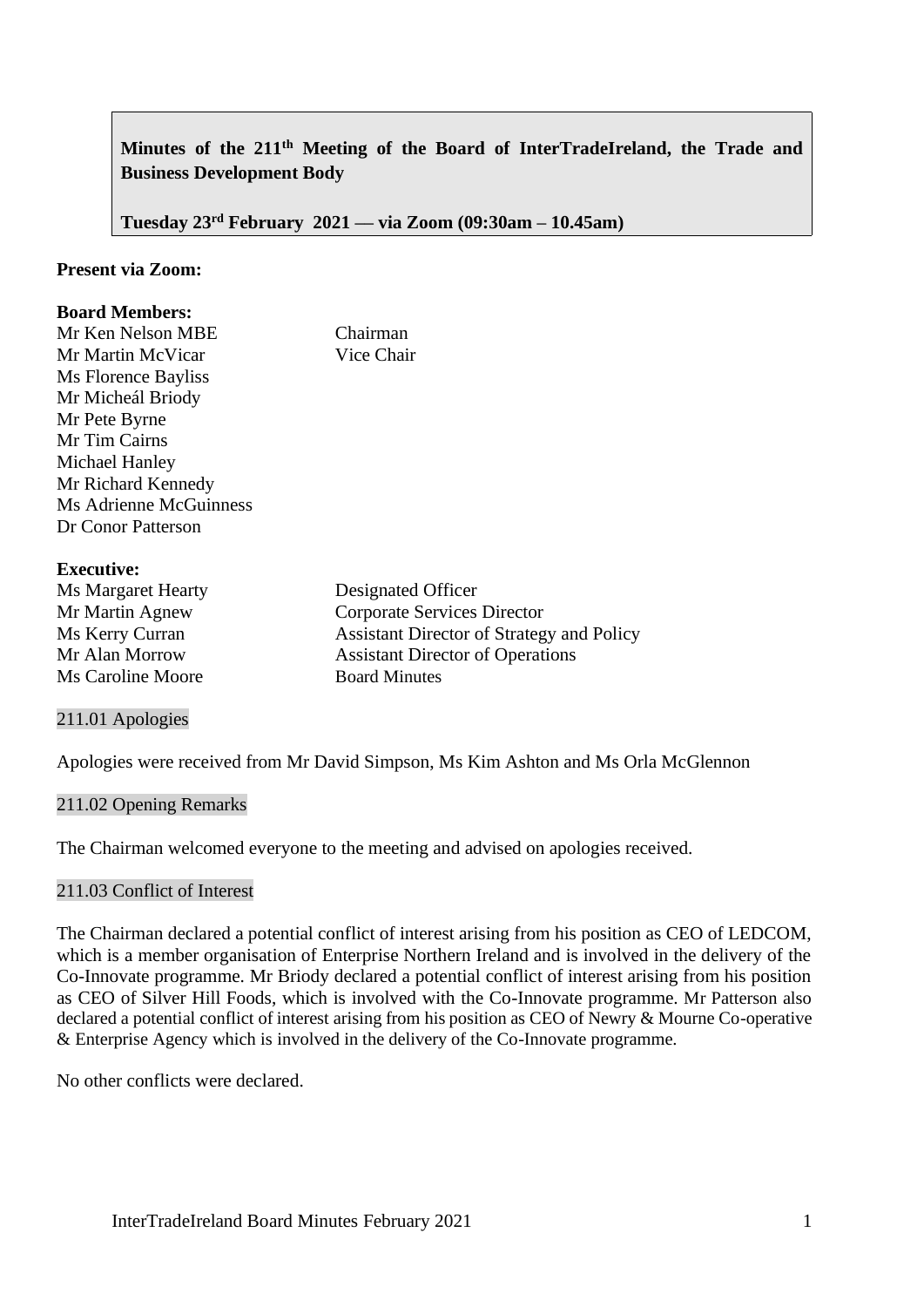## $211.04$   $26<sup>th</sup>$  January 2021 Board Minutes

The minutes of the 26<sup>th</sup> January 2021 Board meeting were agreed as a true record of the meeting and were approved by the Board, which will be signed and authorised by the Chairman at a later date.

## 211.05 Matters Arising

Ms Hearty advised that the Board's appreciation was passed on to the staff involved in the Seedcorn Awards Ceremony.

## 211.06 Chairman's Business

The Chairman extended his best wishes to Aidan Gough who has now retired. He thanked Ms Hearty for stepping into the role as Designated Officer.

He updated the Board on a virtual meeting he attended with Ms Hearty and the Chairs and CEO's of the other cross border Bodies and An Taoiseach, Micheál Martin. Each of the Bodies were invited to update on progress and to highlight any perceived issues. InterTradeIreland was well received and the good work of the Body referenced. The Taoiseach updated the Bodies on the Shared Island Initiative. The Chairman suggested more engagement with the Board members of the other cross-border Bodies would be beneficial. He advised that he would be speaking at the IBEC/CBI Joint Business Council, which Ms Hearty is attending and Mr McVicar will attend as Vice Chair. It will be followed by a roundtable discussion where there will be an opportunity to discuss how InterTradeIreland can work closely with them in the future.

The Chairman congratulated Mr Morrow on the excellent Fusion Exemplars Ceremony. He advised that he will be pre-recording speeches for the upcoming Meet the Buyer event with NI Water on 24<sup>th</sup> March and the Venture Capital Conference.

## 211.07 Designated Officer's Report

Ms Hearty acknowledged the current challenges for staff working remotely and in keeping channels of communication flowing.

Ms Hearty advised that work is ongoing in the development of new initiatives. The Trade Information Service which will transition from the Brexit Advisory Service will be presented to the Board in the near future for approval. With regard to the Synergy initiative, an Economic Appraisal is also being finalised and will be brought to next month's Board for approval. A tender exercise is currently underway for a pilot Supply Chain initiative. She advised that the Body will explore where it can align its corporate priorities with the Shared Island Initiative and to explore opportunities to tap into the €500m fund. The Peace Plus programme also presents an opportunity for the Body in the future.

InterTradeIreland is playing a key role in facilitating in the development of the All Island Cancer Consortium. She advised that a Memorandum of Understanding will be signed between all partners on 16<sup>th</sup> March, which will ensure continued cross border collaboration on cancer research with opportunities for cross- jurisdictional cancer trials.

Ms Hearty advised that she and Ms Curran will present to the Department for Economy Committee on 3<sup>rd</sup> March alongside Invest NI.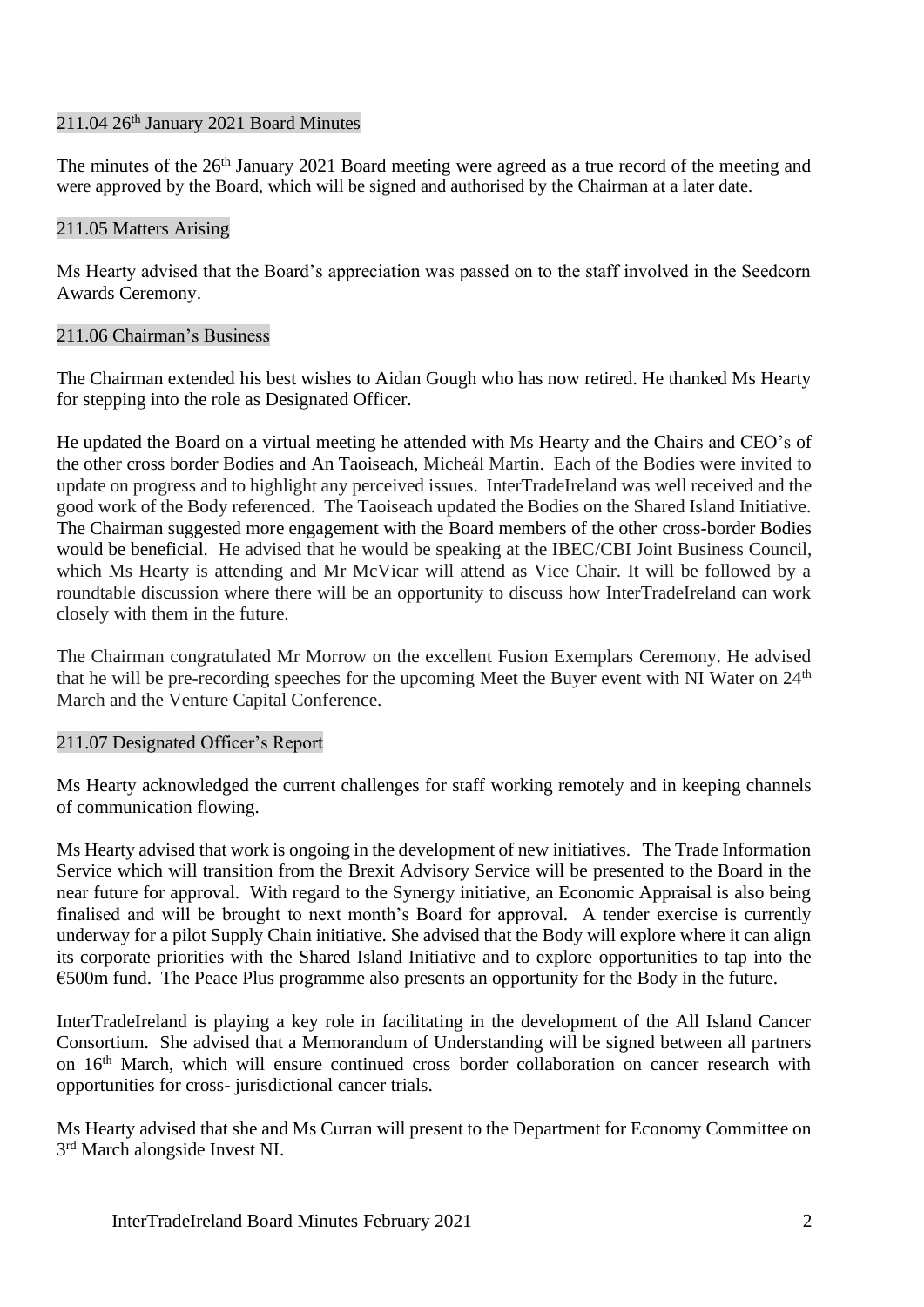She advised that interviews to fill the position of Co-Innovate Director will take place at the beginning of March.

The Chairman thanked Ms Hearty for her update and advised that he and the Board welcome the opportunity to form ad-hoc committees to give board members the chance to be involved in further discussions around the Shared Island, Peace Plus and other funding opportunities.

The Board noted the Designated Officer's report and the Chairman thanked Ms Hearty for her update.

#### 211.08 Board Sub Committee Reports

#### *Innovation Sub Committee Report*

Ms McGuinness reported back from the Innovation Sub Committee held on  $26<sup>th</sup>$  January via zoom. Apologies were received from Ms. Hearty and there were no conflicts of interests reported. She advised that seven applications had been submitted to the Fusion Programme. All seven projects were approved. Five were from ROI companies and two from N.I. She also advised that the Sub Committee would review one application today.

The Board noted the Innovation Sub Committee report and the Chairman thanked Ms McGuinness for her update.

## *Trade Sub Committee Report*

Ms Bayliss reported back from the Trade Sub Committee meeting held via zoom on 26<sup>th</sup> January 2021. She advised that twelve new Acumen applications were assessed, five from NI and seven from ROI, ten were approved, one rejected and one deferred for additional information. In addition, two previous deferrals were re-assessed, one was rejected and one deferred to this morning's meeting. Ms Bayliss reported that seven new Acumen applications would be reviewed at the Sub Committee meeting today.

The Board noted the Trade Sub Committee report and the Chairman thanked Ms Bayliss for her update.

#### *Communications Sub Committee Report*

Mr Agnew reported on behalf of the communications Sub Committee which took place in December 2020. During 2020 the focus was on InterTradeIreland's branding and being the voice of authority in areas such as Covid and Brexit. The 'Forward Together' message was used in different variants and will be continued throughout 2021.

He advised that the web support tender is progressing with CPD. The longer-term communications strategy will include a focus on digitalisation and Board members will have an opportunity to contribute. The Sub Committee reviewed the TOR which is undertaken on a biannual basis and the new committee will also be given an opportunity to review. Appreciation was passed on to Ms Anne Rudden for her contribution on the committee.

The Board noted the Communications Sub Committee Report.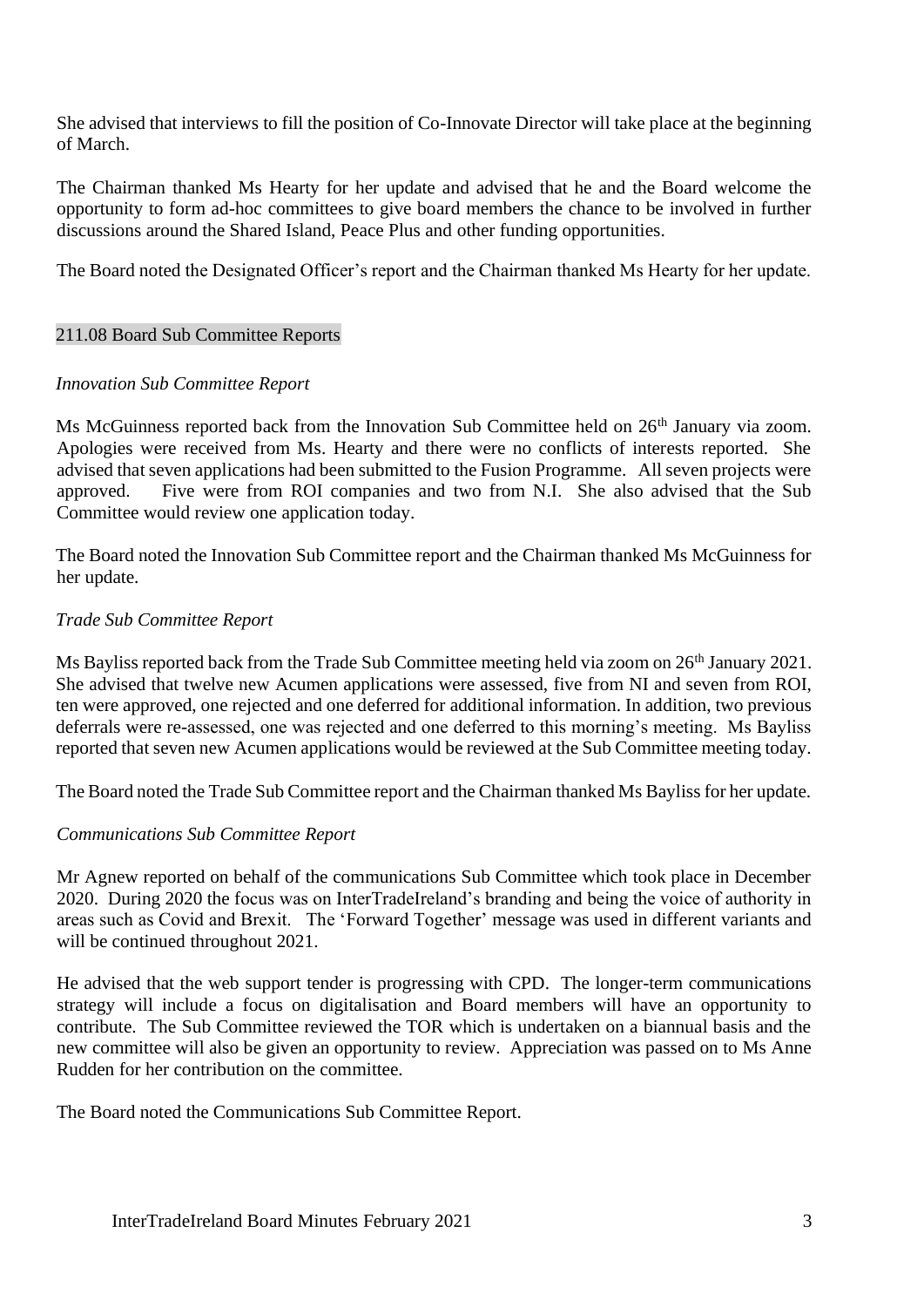#### 211.09 For Consideration, Discussion and Noting.

*Operations Directorate Progress and Activity Report*

Mr. Morrow provided an update on the Operations activities.

He updated on the Covid-19 supports, E-merge and Emergency Business Supports (EBS) which have both been busy with 166 E-merge applications and 203 EBS applications since the beginning of the year.

The Brexit team has seen a high level of voucher activity and has received up to 300 applications to date in 2021. The team are busy delivering online events and ensuring that digital content is up to date. InterTradeIreland is hosting an online advice session on March 2<sup>nd</sup> with input from HMRC and the Irish Revenue.

Demand is still strong for Trade programmes and delivery on a small number of Acumen projects have been allowed to pause, due to the impact of Covid restrictions.

The tendering team are preparing for an InterTradeIreland NI Water virtual Meet the Buyer event being held on 24<sup>th</sup> March.

He also advised that InterTradeIreland awarded Fusion Exemplars to five partnership projects via a virtual ceremony.

Mr Morrow advised that the Innovation team is seeking permission for a 12 month extension of the recruitment period for the Impact programme (until 31 December 2023). Delays occurred due to the impact of the pandemic and he advised there is no financial impact to this extension and overall programme costs will remain unchanged. The Board approved the extension for the Impact programme.

An update on the upcoming Venture Capital Conference being held on 4<sup>th</sup> March was provided with almost 500 registered to attend the virtual event. Board members are welcome to attend.

The Funding for Growth team are seeking the Board's permission to increase the prize fund for the 2021 Seedcorn Competition by  $\epsilon$ 20,000 bringing the total to  $\epsilon$ 300,000. This is to allow for a new Low Carbon/Green award. The Board approved the increase in the Seedcorn prize fund of  $\epsilon$ 20,000.

The Board noted the Operations Directorate Progress and Activity Reports and the Chairman thanked Mr Morrow for his report.

## *Co-Innovate Programme Update*

Mr Ryan joined the Board meeting for this agenda item. The Chairman thanked Mr Ryan for his contribution to the Co Innovate programme over the past few years and wished him well in his new post. Mr Ryan presented the Co-Innovate Programme Update.

He advised the Board that Strand 1 has now been closed off and they have achieved their targets. Strand 2 is progressing and they anticipate finalising in quarter 3 of '21.

Strand 3 is on target with all 94 applications allocated and focussing on completion by mid'21.

InterTradeIreland Board Minutes February 2021 4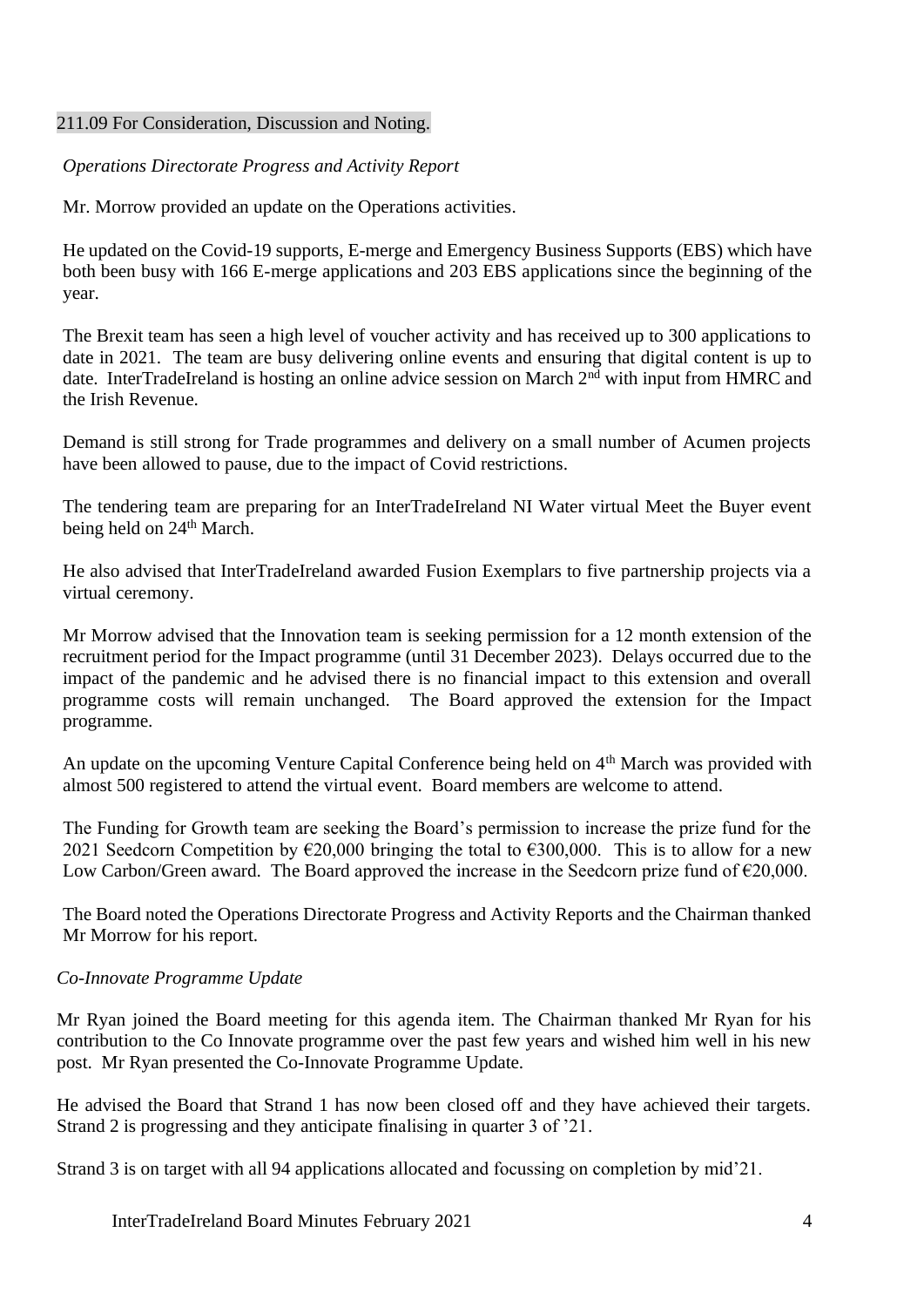Strand 4 is closed for new expressions of interest due to the timing of the programme and no extensions to the deadline date. To date, 83 projects have been approved for matching, 50 of which are approved projects to start and 33 are currently working up their submissions. The target was originally 70 but following an independent programme review a new target of 57-60 is deemed acceptable. Strand 5 is progressing well against its targets and to date 28 SMEs have been approved to participate

in collaborative projects against a final target of 30.

The Board noted the Co-Innovate Programme Report and members wished Mr Ryan well in his new job.

## *Research Agenda 2021-2022*

The Chairman welcomed the Research Agenda paper and advised the Board to spend time considering this as it is vital to the work undertaken by InterTradeIreland and underpins the evidence base that is provided in the Corporate Plan. He advised the Board that there will be an opportunity for the Board to have further input and engagement around these matters when the ad hoc committees are established.

Ms Curran updated the Board on the benefits of the research agenda and welcomed engagement around this rolling agenda item from Board members. She advised that the benefits and value of the research undertaken contributes in the delivery of priority areas in the Corporate Plan and aligns with key economic priorities of the two governments. New opportunities are identified for cross-border development and it ensures InterTradeIreland has credibility as a 'voice of authority' in all-island economic issues. Ms Curran also advised on proposed projects to support the delivery of the Corporate Plan for 2020-2022. She detailed the more substantive pieces of research for this year which are also in the development stages while Brexit will remain top of the agenda. It is the intention to undertake research looking at how changes in goods and services resulting from the Northern Ireland Protocol and Trade and Cooperation Agreement. There is also an intention to produce new written and video case studies to highlight this.

Ms Curran advised that in supporting the Funding for Growth initiative they are preparing to review the all-island Equity Market and identify where InterTradeIreland can add further value.

The Business Monitor will continue to be rolled out as part of the Research Agenda. The Chairman commented that this is a key part of the work undertaken by InterTradeIreland and that the results of the Business Monitor are well recognised by trade and business bodies as well as government departments.

The Chairman encouraged Board members to provide feedback on the Research Agenda and contribute further through their involvement in ad-hoc committees or workshops.

The Board noted the Research Agenda.

#### *Resource Management*

Mr Agnew advised that with continued demand and to fulfil our Corporate Plan objectives in key sectors and priority areas, these can only be met by adequately resourcing the Body. InterTradeIreland will be providing a resourcing paper to the Sponsor Departments prior to the next NSMC meeting.

The Board noted the Resource Management paper.

InterTradeIreland Board Minutes February 2021 5